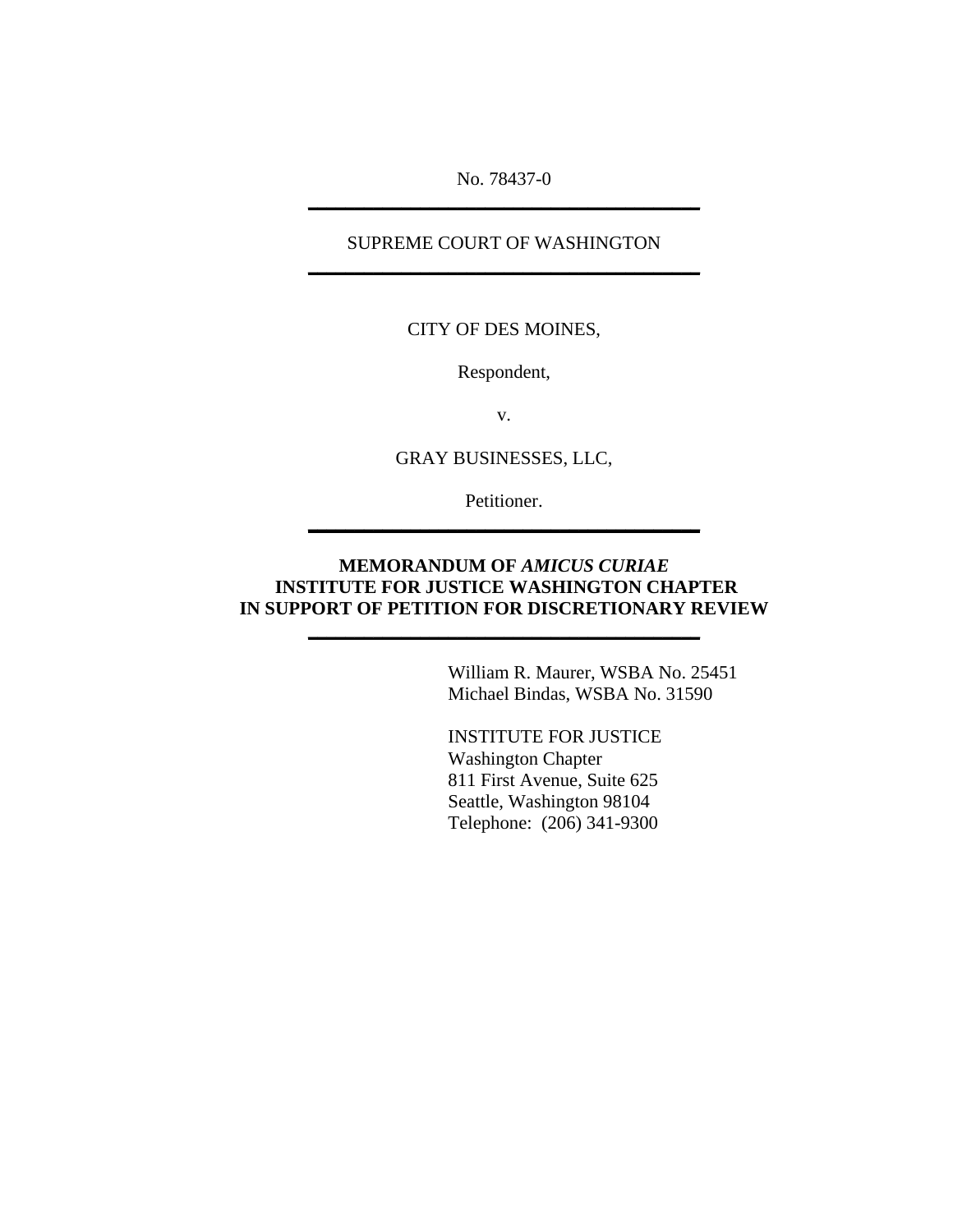## **TABLE OF CONTENTS**

|--|

| A.        | The Right To Lease Private Property Is A Natural Right,                                                   |  |  |  |
|-----------|-----------------------------------------------------------------------------------------------------------|--|--|--|
|           | 1. The Washington Constitution Affirms Natural Rights<br>Philosophy As The Touchstone Of Our Governance 3 |  |  |  |
|           | 2. Our Constitution And Judicial Precedent Recognize<br>Property Ownership As A Natural Right4            |  |  |  |
|           | 3. The Right To Lease Is A Fundamental Attribute Of The                                                   |  |  |  |
|           | 4. The Right To Lease May Not Be Destroyed Or<br>Derogated Without Just Compensation 7                    |  |  |  |
| <b>B.</b> | The Court of Appeals Ignored The Natural Rights Origin                                                    |  |  |  |
|           |                                                                                                           |  |  |  |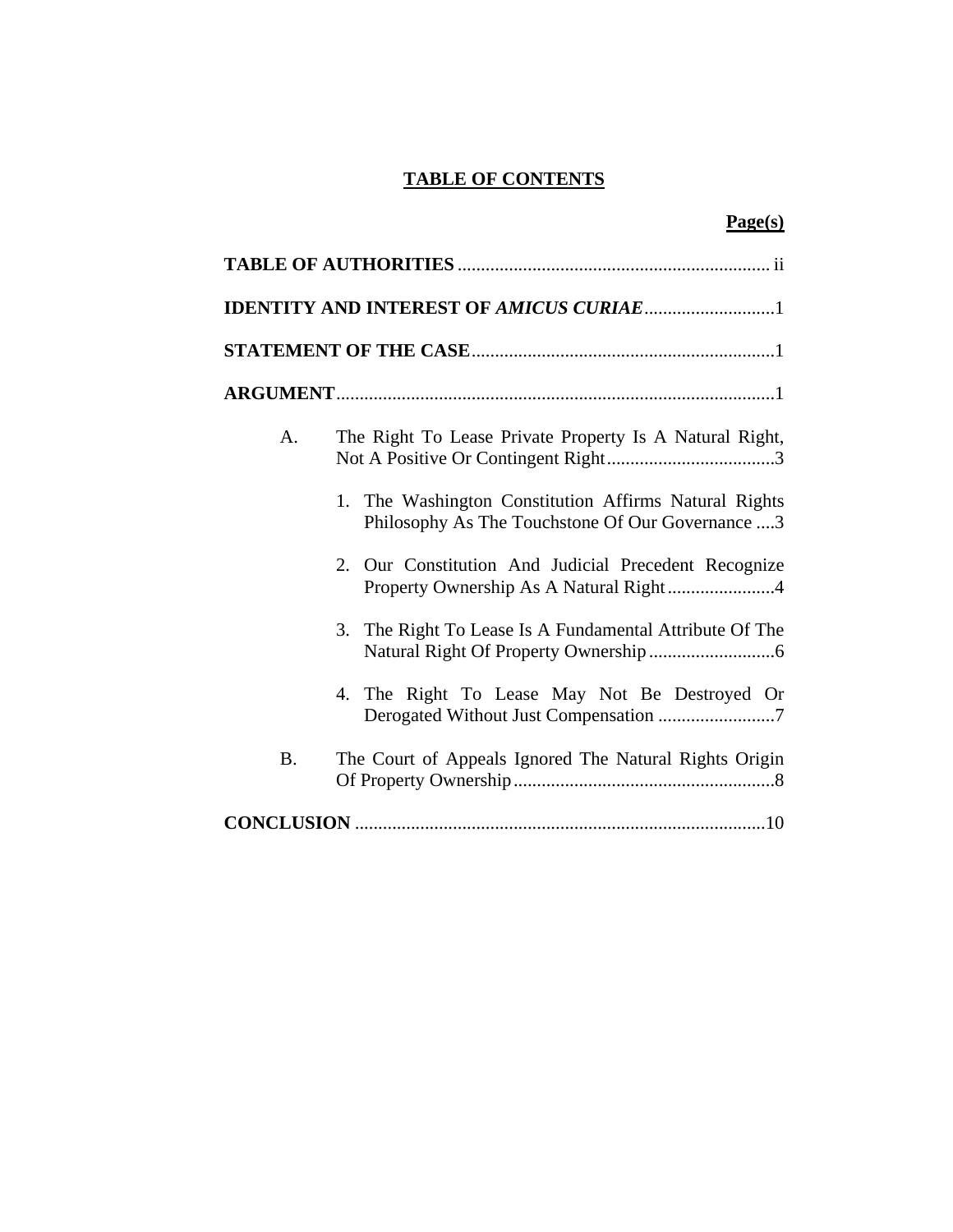# **TABLE OF AUTHORITIES**

## **Page(s)**

# **State Cases**

| City of Des Moines v. Gray Businesses, LLC, 130 Wn. App. 600,       |
|---------------------------------------------------------------------|
|                                                                     |
| Dep't of Labor and Indus. v. Mitchell Bros. Truck Line, Inc.,       |
| Doe v. Puget Sound Blood Ctr., 117 Wn.2d 772, 819 P.2d 370 (1991) 4 |
| Guimont v. Clarke, 121 Wn.2d 586, 854 P.2d 1 (1993)  2, 7-8         |
| Kelo v. City of New London, __ U.S. __, 125 S. Ct. 27,              |
| Manufactured Hous. Cmtys. of Wash. v. State, 142 Wn.2d 347,         |
|                                                                     |
| Rhod-A-Zalea & 35th, Inc. v. Snohomish County, 136 Wn.2d 1,         |
| Seattle & M. Ry. Co. v. Scheike, 3 Wash. 625, 29 P. 217 (1892) 9    |
|                                                                     |
| Southcenter Joint Venture v. Nat'l Democratic Policy Comm.,         |
| St. Germain v. Bakery & Confectionery Workers' Union,               |

ii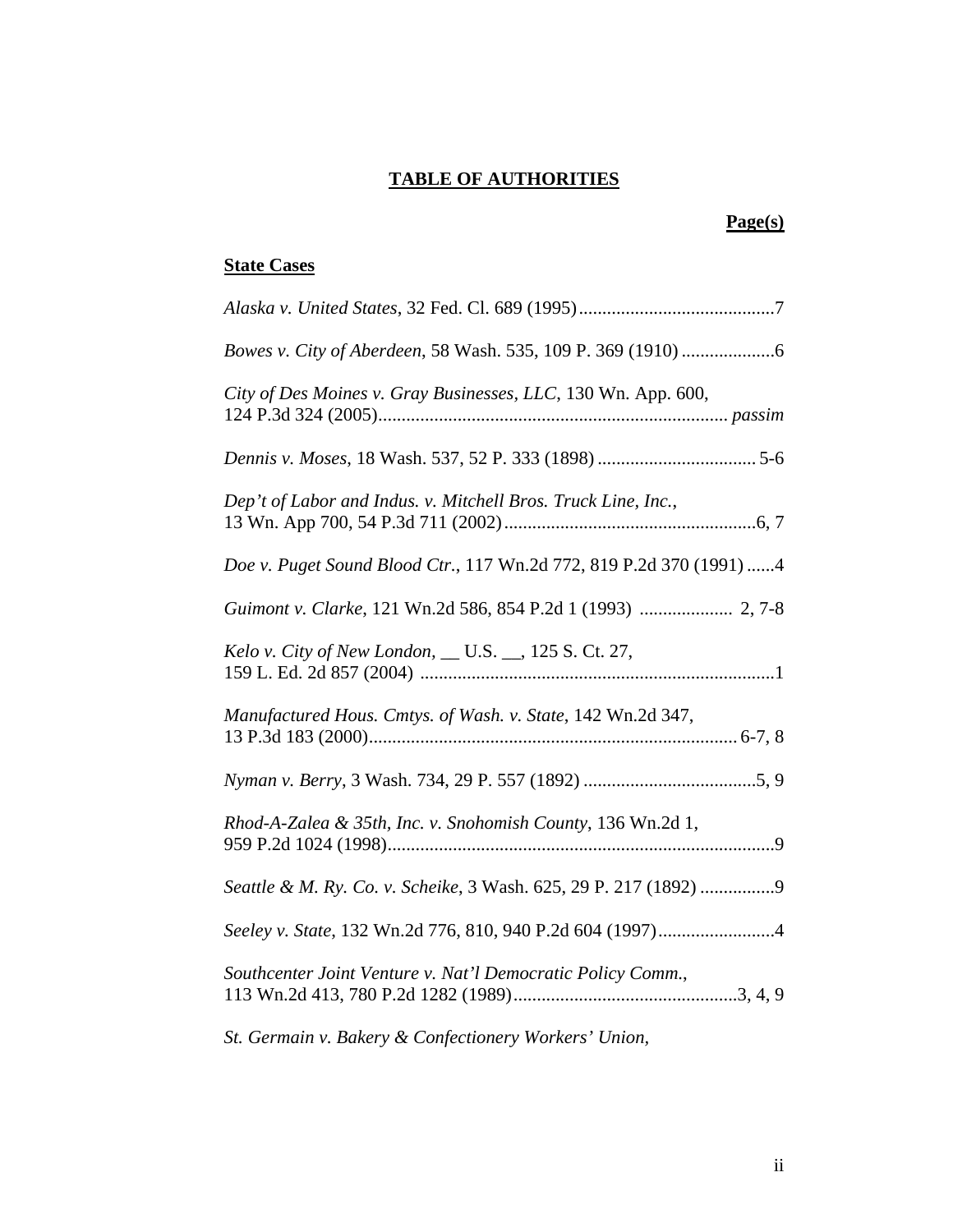| Thornton v. Territory, 3 Wash. Terr. 482, 17 P. 896 (1888) 3 |  |
|--------------------------------------------------------------|--|

# **Constitutional Provisions**

## **Other Authorities**

|--|--|--|

W. Lair Hill, *The "Bill of Rights," General Principles Admitted as Axioms in our Constitution*, Morning Oregonian, July 4, 1889, at 9........................5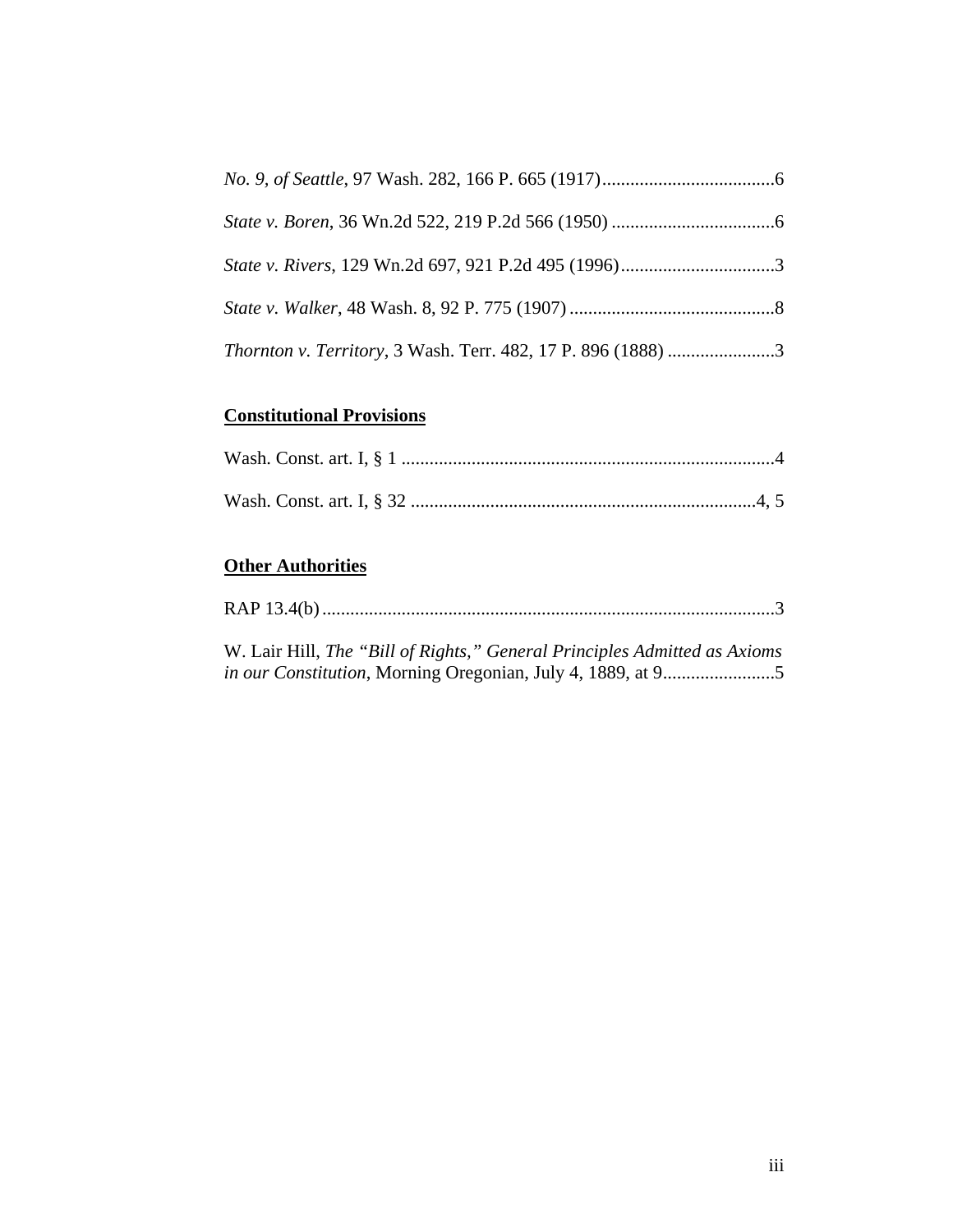#### **IDENTITY AND INTEREST OF** *AMICUS CURIAE*

 The Institute for Justice ("IJ") is a nonprofit, public interest legal center committed to defending and strengthening the essential foundations of a free society, including private property rights. IJ has litigated property rights cases throughout the United States and was lead counsel for the property owners in *Kelo v. City of New London,* \_\_ U.S. \_\_, 125 S. Ct. 2655, 162 L. Ed. 2d 439 (2005), regarding condemnation of private property for the benefit of private interests. In the wake of *Kelo,* IJ has dedicated itself to ensuring that state constitutional guarantees of property ownership free of unfair governmental interference remain vibrant. This case goes to the very origin of property rights and is therefore of vital interest to IJ's Washington Chapter. The right to lease private property for one's chosen use is an inherent right of the citizen — a natural right, in other words — and a fundamental attribute of property ownership that, contrary to the Court of Appeals' decision, may not be derogated or destroyed without just compensation.

#### **STATEMENT OF THE CASE**

IJ adopts both the Counter Statement of the Case contained in Gray Businesses' Amended Response Brief and the Statement of the Case contained in its Petition for Discretionary Review.

#### **ARGUMENT**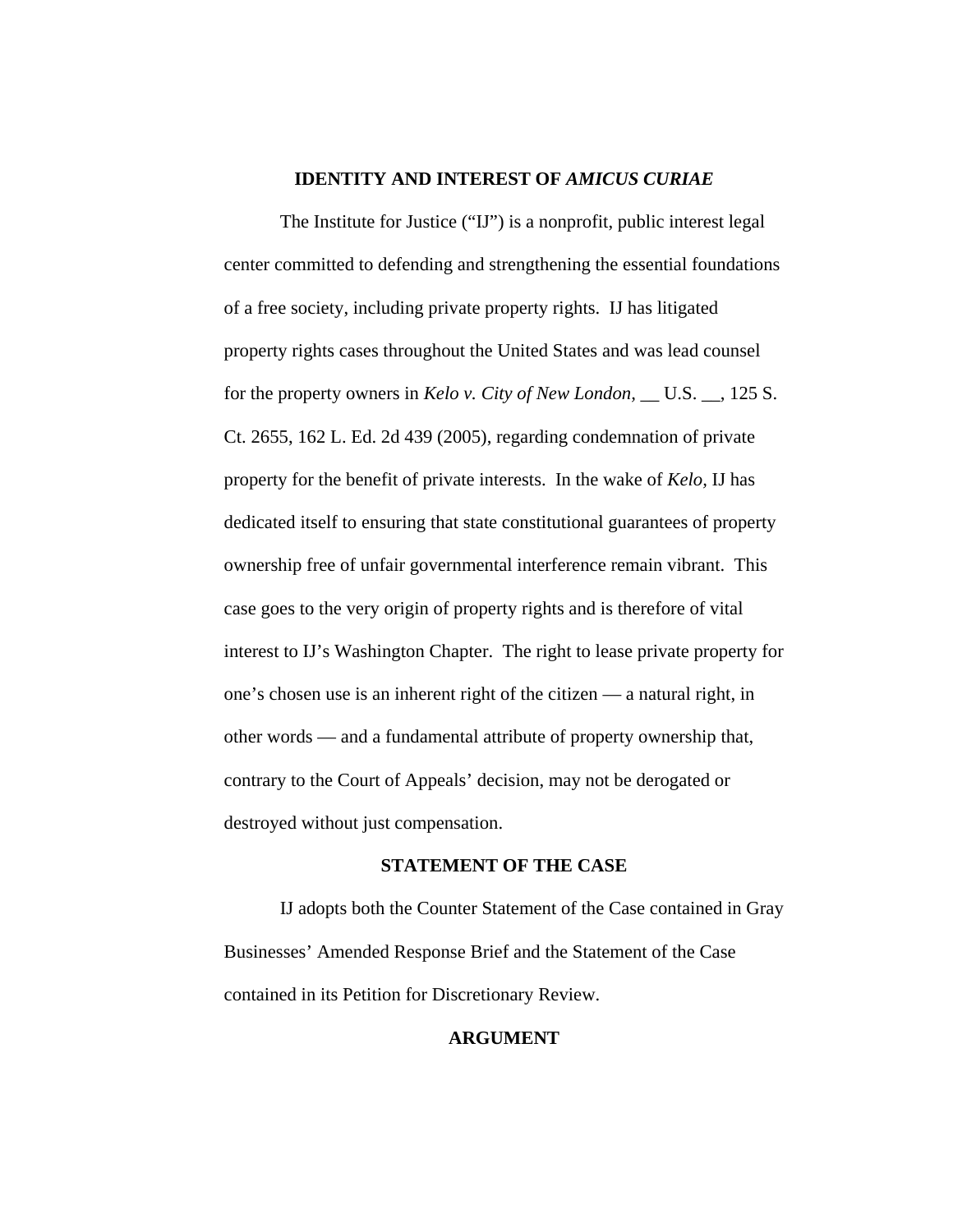In this case, the Court of Appeals correctly recognized a number of factual and legal propositions on its way to the wrong conclusion. The court correctly recognized that by prohibiting Gray Businesses, LLC ("Gray") from leasing space in the Pine Terrace Trailer Village ("Pine Terrace") to any additional tenants — even to replace existing mobile homes that might move away — the City of Des Moines ("City") "destroy[ed] Gray's right to lease Pine Terrace for mobile home use." *City of Des Moines v. Gray Businesses, LLC*, 130 Wn. App. 600, 613, 124 P.3d 324 (2005). The court again properly recognized that if the government "destroys or derogates a fundamental attribute of property ownership, including the right . . . to dispose of property, . . . there is a per se taking." *Id.* at 611 (citing *Guimont v. Clarke*, 121 Wn.2d 586, 602, 854 P.2d 1 (1993)). The court erred, however, when it held that Gray's right to lease Pine Terrace for mobile home use was a state-created, "contingent" right that could be destroyed without compensation.

As this Court has held in decisions dating back to Washington's founding days, the right to lease one's property is a natural right recognized, though not created, by the Washington Constitution. It is not, as the Court of Appeals held, a positive right that exists at the sufferance of government. Because "the decision of the Court of Appeals is in conflict with" this Court's longstanding precedent concerning the nature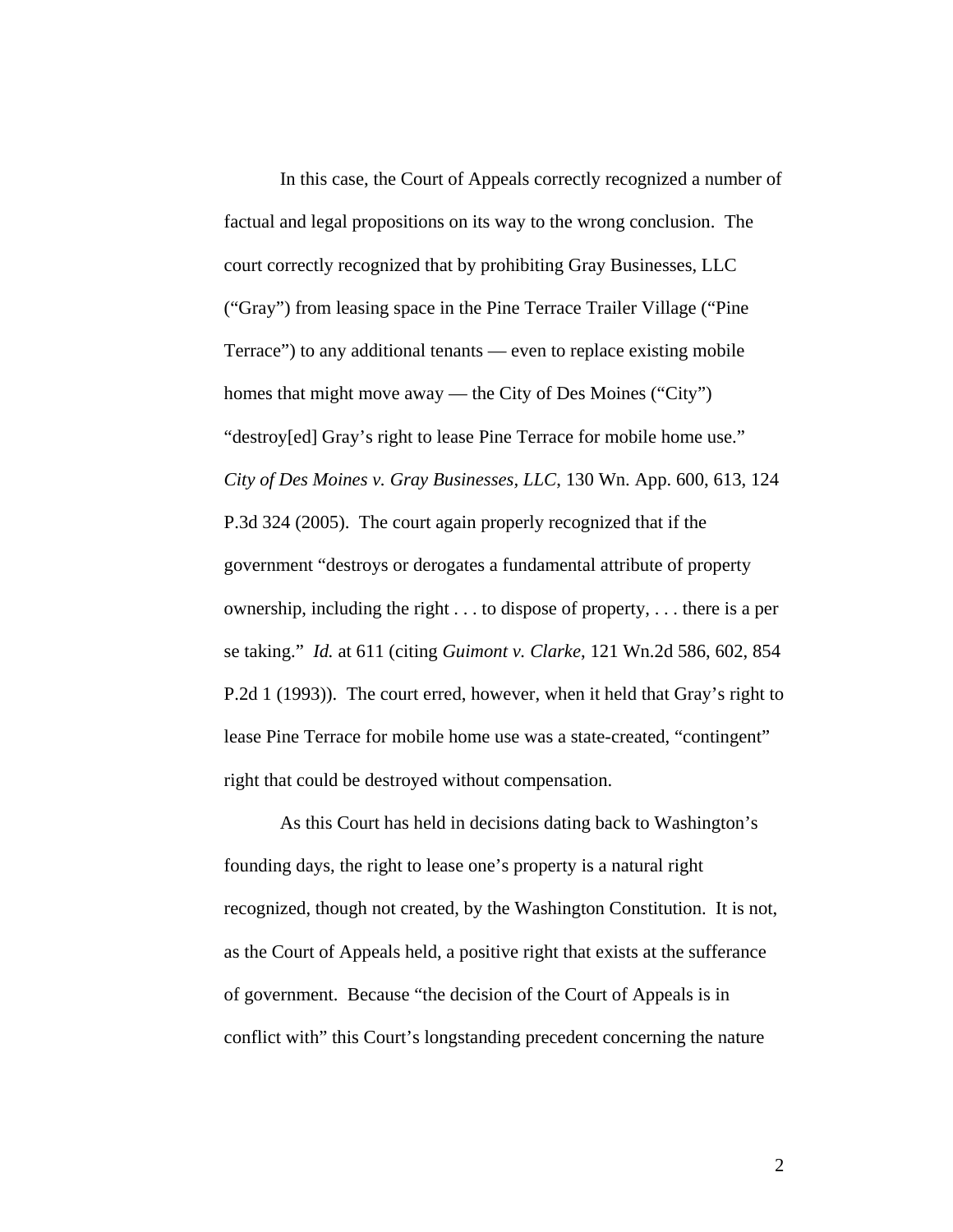of the right to dispose of property, and because the nature of that right is "a significant question of law under the Constitution of the State of Washington" and "an issue of substantial public interest," review by this Court is imperative. RAP  $13.4(b)$  (1), (3) & (4).

## **A. The Right To Lease Private Property Is A Natural Right, Not A Positive Or Contingent Right.**

Property rights are inherent, not positive. The right to lease one's property — whether for mobile home or any other use — inheres in the individual. It does not exist by legislative grace or sufferance.

#### **1. The Washington Constitution Affirms Natural Rights Philosophy As The Touchstone Of Our Governance.**

Washington's framers subscribed to a philosophy of natural rights, whereby certain rights "*inhere in the citizenry* rather than emanate from the state." *Southcenter Joint Venture v. Nat'l Democratic Policy Comm.*, 113 Wn.2d 413, 439, 780 P.2d 1282 (1989) (Utter, J., concurring) (emphasis added); *see also State v. Rivers*, 129 Wn.2d 697, 727, 921 P.2d 495 (1996) (Sanders, J., dissenting) ("The framers of our constitution subscribed to notions of natural or fundamental rights when drafting the constitution . . . ."). As the Supreme Court of the Washington Territory observed shortly before the Convention, "[t]he science of government . . . is a machine for the protection of the natural rights of the individual." *Thornton v. Territory*, 3 Wash. Terr. 482, 493, 17 P. 896 (1888).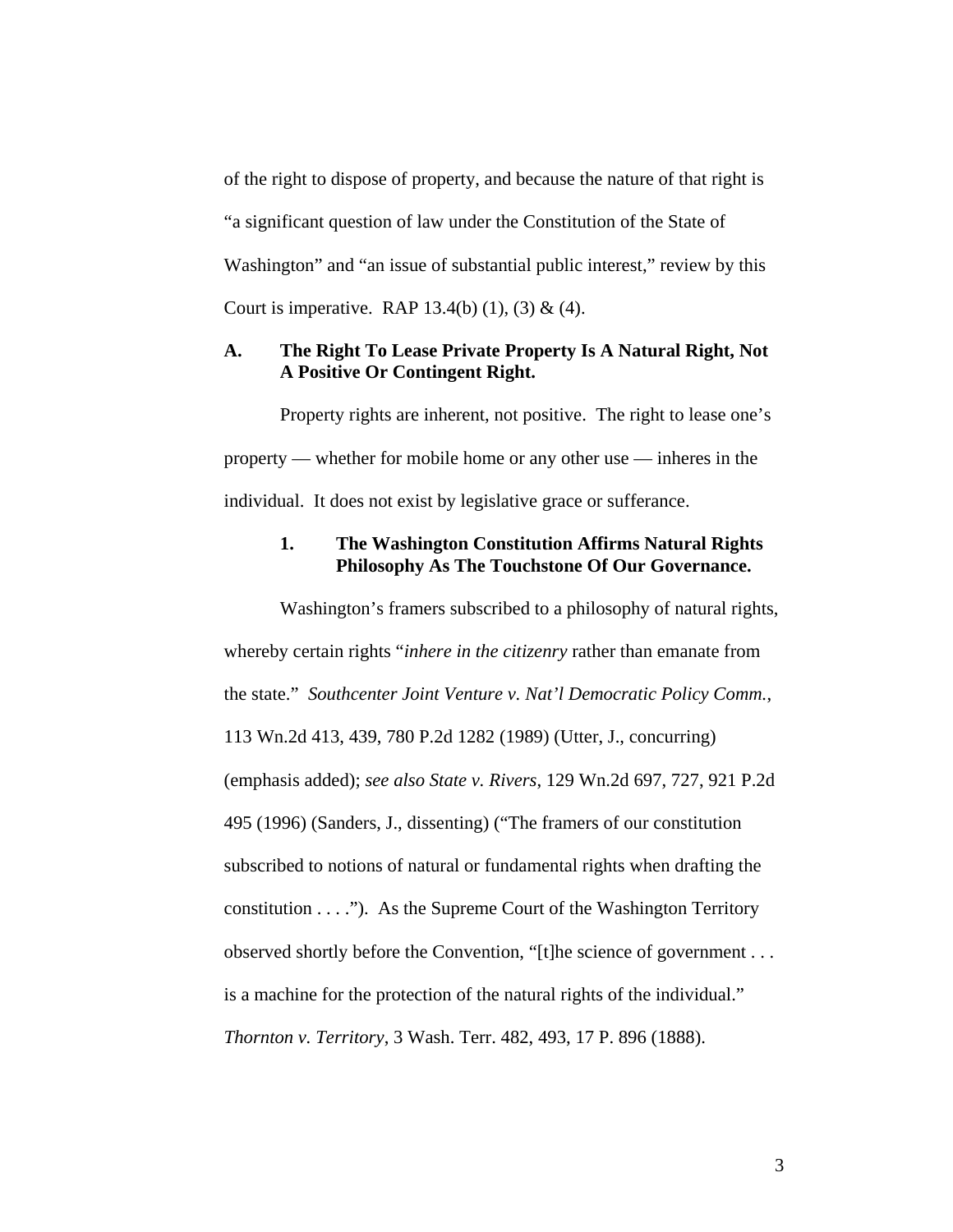The framers not only operated under a natural rights understanding, they memorialized that understanding in the text of the Constitution. Indeed, "the very first enactment of our state constitution," Article I, section 1, "is the declaration that governments are established to protect and maintain individual rights." *Doe v. Puget Sound Blood Ctr.*, 117 Wn.2d 772, 780, 819 P.2d 370 (1991) (citation omitted).

After cataloging many, but certainly not all, of those "individual rights" (including private property rights, *see* art. I, § 16), the framers ended Article I with an instruction: "A frequent recurrence to fundamental principles is essential to the security of individual right and the perpetuity of free government." Wash. Const. art I., § 32. "Section 32 was proposed by George Turner, who [] . . ., like others of his day, believed that constitutional interpretation often required a return to natural law principles . . . ." *Seeley v. State*, 132 Wn.2d 776, 810, 940 P.2d 604 (1997). "The notion of fundamental principles was central to natural law theories at the time," and Section 32 "indicates that the framers looked to other, *non-governmental sources* for the origin of the rights listed in the constitution." *Southcenter*, 113 Wn.2d at 439 (Utter, J., concurring) (emphasis added).

## **2. Our Constitution And Judicial Precedent Recognize Property Ownership As A Natural Right.**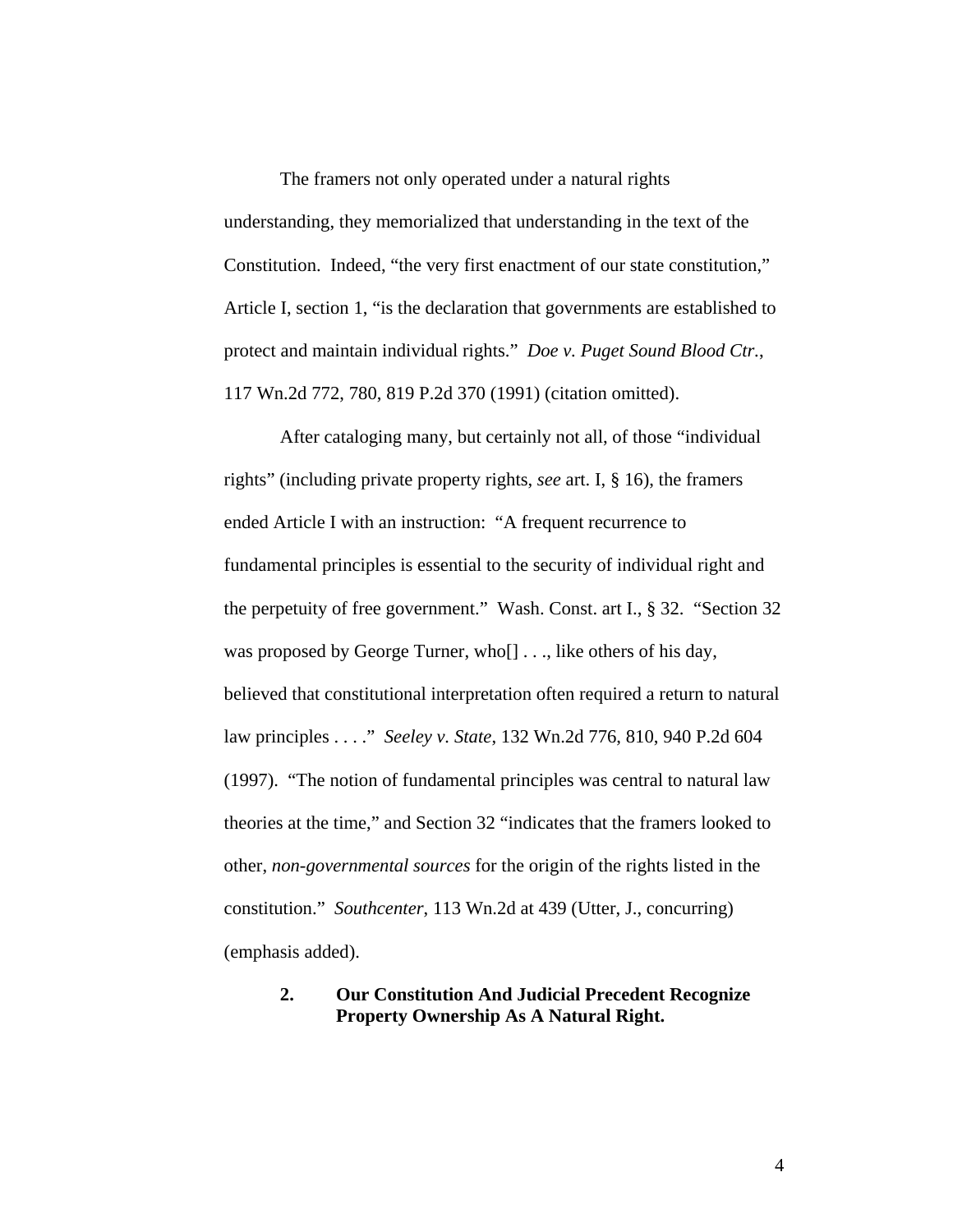A significant right inhering in the individual is the right to acquire, enjoy, and dispose of his property. As W. Lair Hill, author of the Convention's working draft, explained, the right "to acquire and own property" is "deemed and declared to be sacred and inviolable" — "inherent in the constitution of things, . . . bottomed upon absolute principles which no government can rightfully deny, control or infringe." W. Lair Hill, *The "Bill of Rights," General Principles Admitted as Axioms in our Constitutions*, Morning Oregonian, July 4, 1889, at 9.

Indeed, just three years after the 1889 Convention, this Court expressly recognized "the natural right of the owner of property to dispose of it as he sees fit." *Nyman v. Berry*, 3 Wash. 734, 737, 29 P. 557 (1892). Within the decade, the Court exercised the "recurrence to fundamental principles" commanded by Article I, section 32 to make clear that property rights inhere in the individual and do not emanate from the state:

[I]t would seem to be a propitious time for a recurrence to fundamental principles. . . . [T]he right to property is before and higher than any constitutional sanction  $\dots$  [I]n considering state constitutions, we must not commit the mistake of supposing that, because individual rights are guarded and protected by them, they must also be considered as owing their origin to them.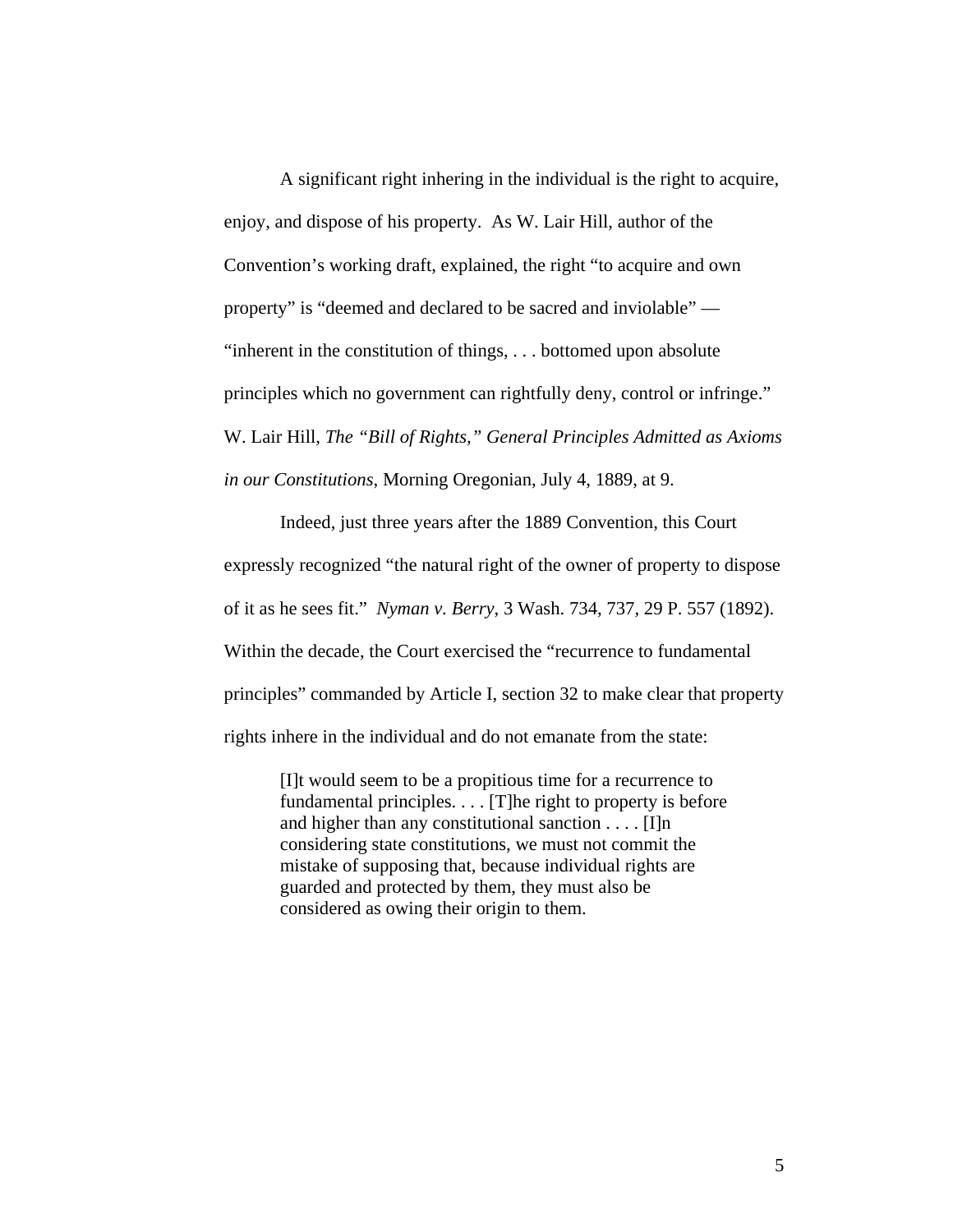*Dennis v. Moses*, 18 Wash. 537, 571, 52 P. 333 (1898) (internal quotation marks and citations omitted).<sup>1</sup>

### **3. The Right To Lease Is A Fundamental Attribute Of The Natural Right Of Property Ownership.**

"Property in a thing consists not merely in its ownership and possession but in *the unrestricted right of . . . disposal.*" *Manufactured Hous. Cmtys. of Wash. v. State*, 142 Wn.2d 347, 364, 13 P.3d 183 (2000) (emphasis in original; internal quotation marks and citations omitted). In fact, "Washington courts have consistently recognized that the right to dispose of property is among the *fundamental attributes* of property ownership[.]" *Dep't of Labor and Indus. v. Mitchell Bros. Truck Line, Inc.*, 113 Wn. App. 700, 707, 54 P.3d 711 (2002) (emphasis added; alteration in original; internal quotation marks and citation omitted).

The right of disposal, in turn, includes the right to *lease* property, as the Court of Appeals acknowledged and the City conceded. *Gray Businesses*, 130 Wn. App. at 613 (recognizing that "the right to lease one's property is a fundamental attribute of ownership"); *id.* at 614

<span id="page-9-0"></span> $1$  This Court has repeatedly reiterated this fundamental principle of constitutional law. *E.g.*, *State v. Boren*, 36 Wn.2d 522, 532, 219 P.2d 566 (1950) ("[T]o own and manage property is a natural right." (internal quotation marks and citation omitted)); *St. Germain v. Bakery & Confectionery Workers' Union, No. 9, of Seattle*, 97 Wash. 282, 289, 166 P. 665 (1917) ("To destroy his business in this manner is just as reprehensible as it is to physically destroy his property. Either is a violation of a natural right, the right to own, and peaceably enjoy, property." (internal quotation marks and citation omitted)). *But see Bowes v. City of Aberdeen*, 58 Wash. 535, 542, 109 P. 369 (1910) (stating, in *dicta*, that "the right of property is a legal right and not a natural right").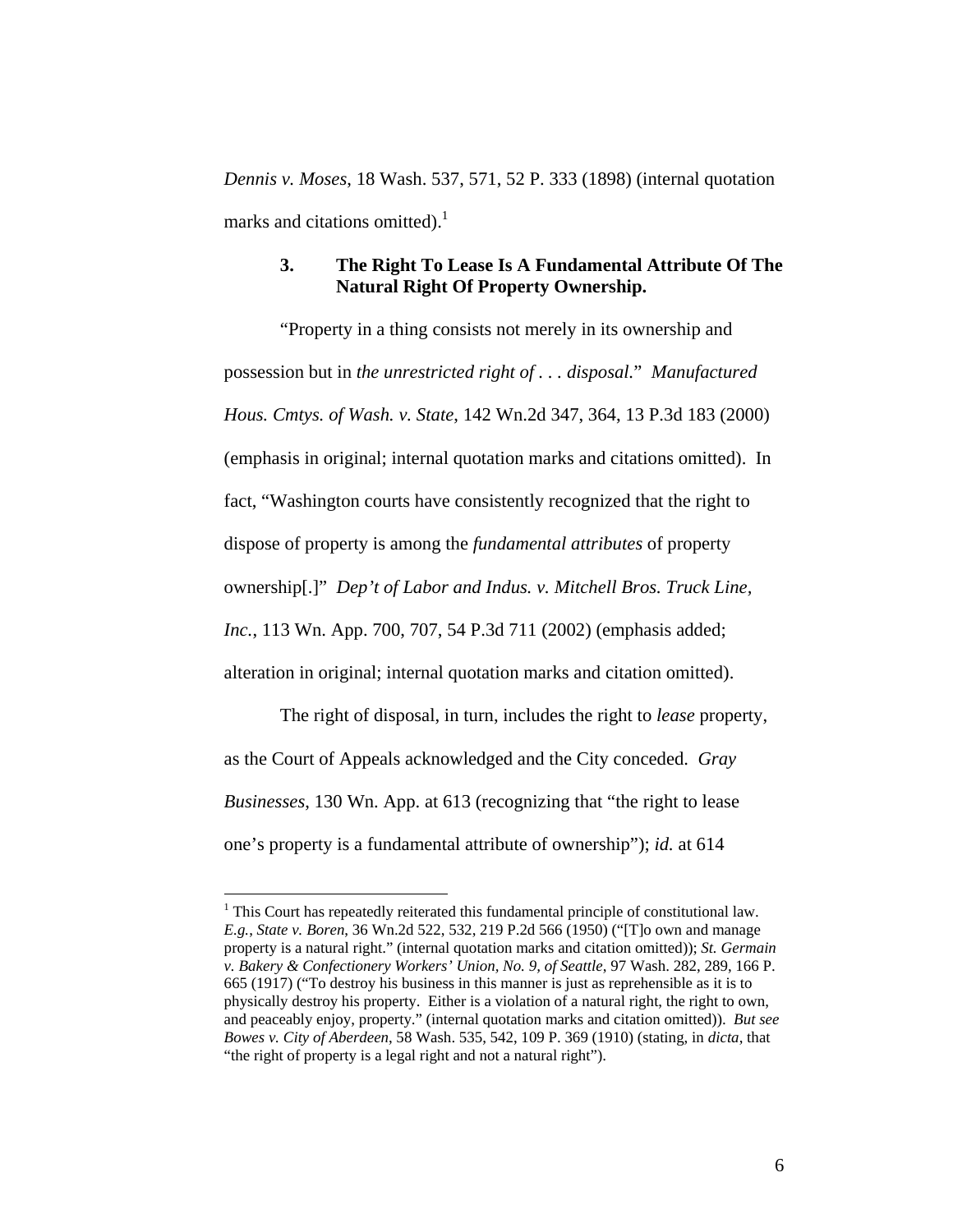(recognizing "an owner's inherent right to sell or lease its property to anyone it chooses"). Other courts have affirmed this view. *E.g.*, *Alaska v. United States*, 32 Fed. Cl. 689, 699 (1995) (recognizing that the "right to dispose" includes the right to "lease"); *see also Manufactured Hous.*, 142 Wn.2d at 368 ("The ability to . . . transfer property is a fundamental aspect of property ownership."); *Mitchell Bros.*, 113 Wn. App. at 707-08 (recognizing that the "right to dispose of property" includes "the power to sell or convey one's interest," as well as "other, more non-traditional, methods" of alienation (citations omitted)).

## **4. The Right To Lease May Not Be Destroyed Or Derogated Without Just Compensation.**

Like other aspects of property ownership, the right to lease is subject to — but not a creation of — the police power. "[T]he police power," however, "is not unlimited and, when stretched too far, is a power most likely to be abused." *Manufactured Hous.*, 142 Wn.2d at 354 (internal quotation marks and citation omitted).

To protect the natural property rights of Washingtonians from an overzealous police power, the Washington courts have drawn a clear line: if the government "destroys or derogates any fundamental attribute of property ownership[,] including the right . . . to dispose of property," it has effected a taking *per se* and just compensation is required. *Guimont*, 121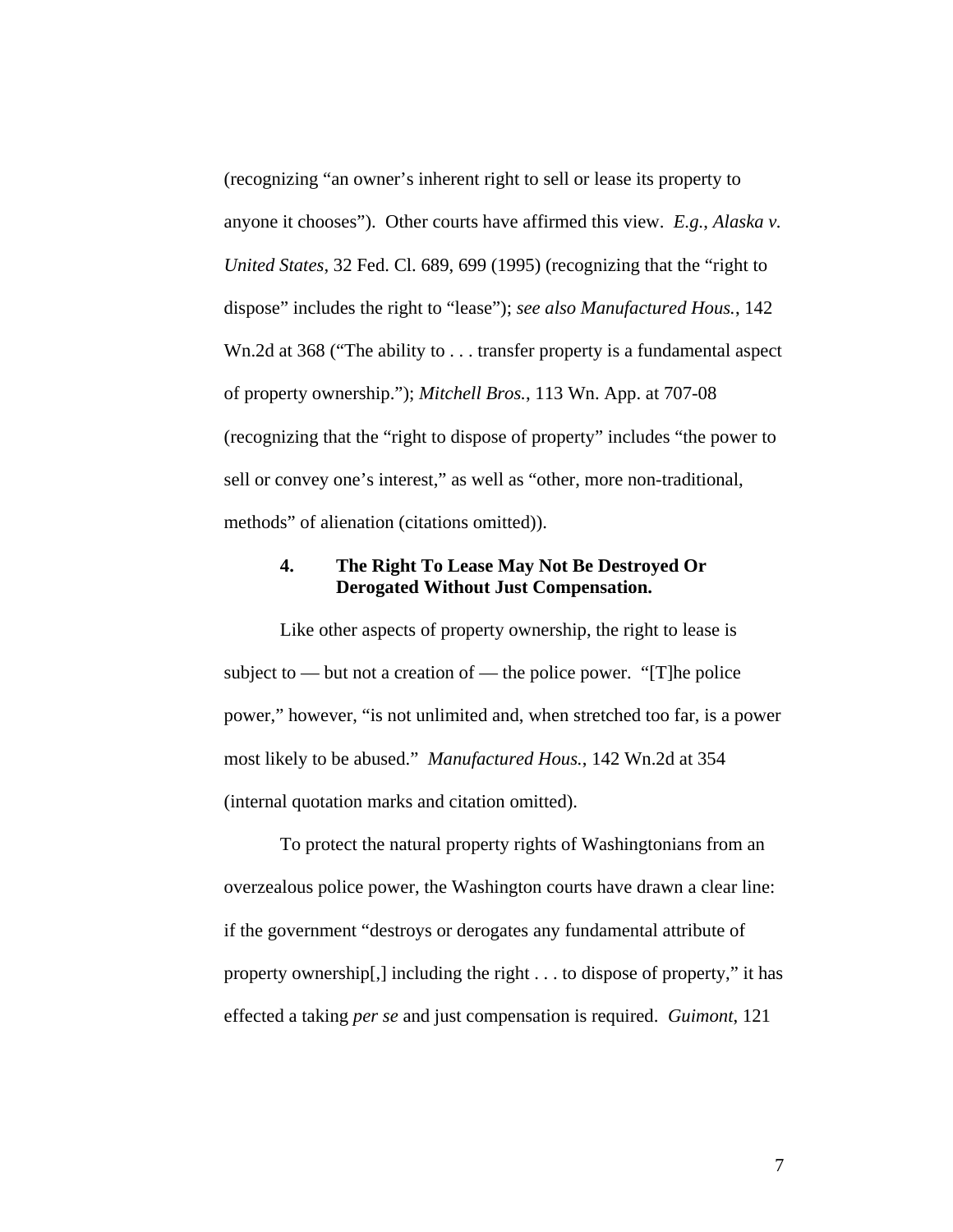Wn.2d at 602; *see also Manufactured Hous.*, 142 Wn.2d at 355. This bright line "marks the principal distinction between" permissible regulation "for public health, comfort, and safety" and regulation that "deprive[s] a citizen of his natural rights." *State v. Walker*, 48 Wash. 8, 10, 92 P. 775 (1907) (concerning natural right to pursue an occupation).

## **B. The Court of Appeals Ignored The Natural Rights Origin Of Property Ownership.**

Here, the Court of Appeals ignored the natural rights origin of property ownership and thus allowed the City to unconstitutionally take Gray's property without compensation. Although the court properly recognized that "the right to lease one's property is a fundamental attribute of ownership" and government action that "destroys or derogates a fundamental attribute of property ownership . . . is a per se taking," *Gray Businesses*, 130 Wn. App. at 611-12, 613, it wrongly concluded that the natural right to lease is not in play in this case. According to the court, this case concerns the "right to lease property *for mobile home use*," a supposedly state-created, "contingent" right. *Id.* at 613, 614.

This defining-down and defining-away of Gray's property right belies Washington's natural rights tradition. In concluding that the City did not destroy or derogate a fundamental attribute of ownership, the Court of Appeals improperly conflated the City's police power to regulate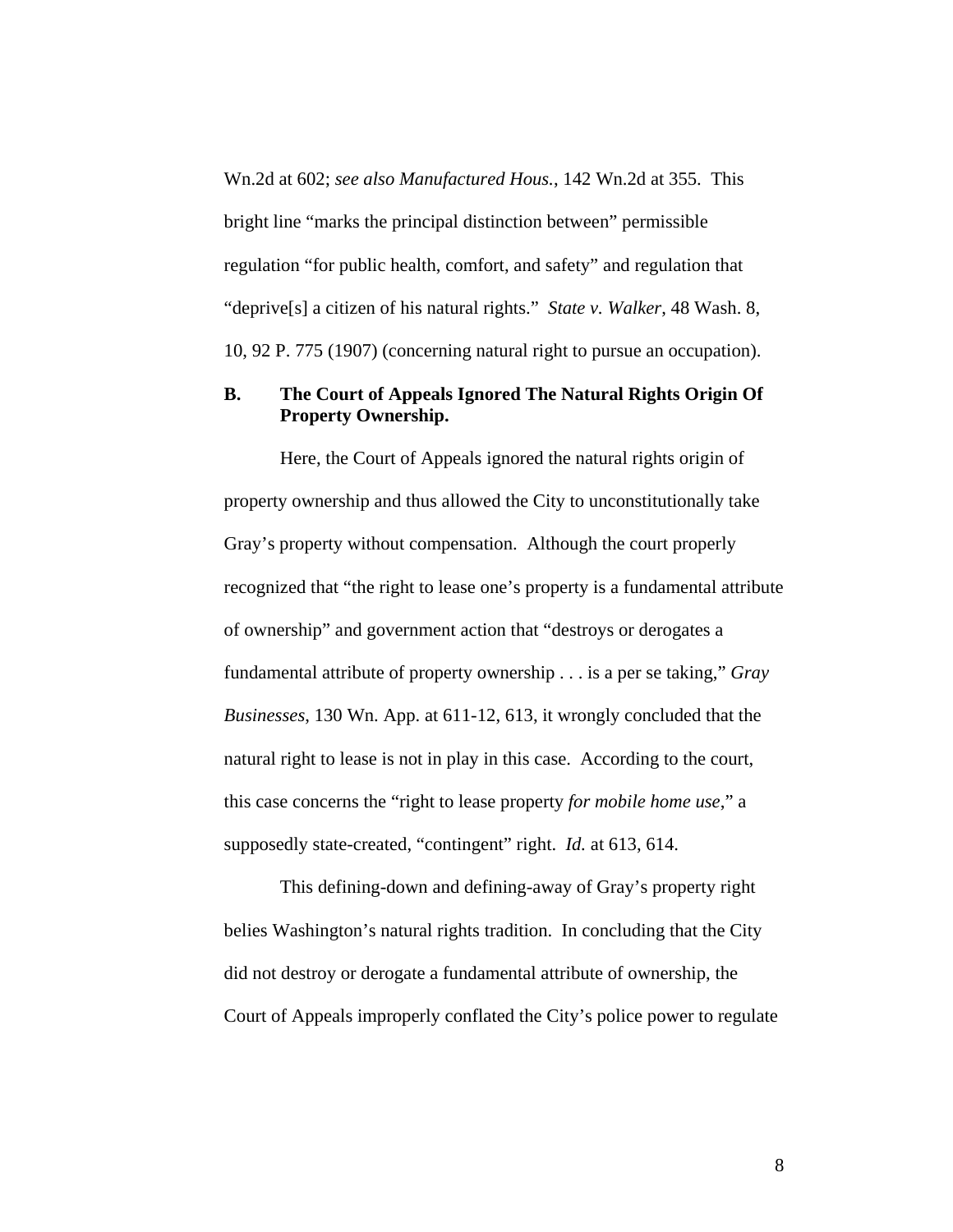with the very *origin* of the right itself. *See id.* at 614. According to the court, the right to lease property for mobile home use is not a natural or inherent right, but rather a creature of statute and local regulation. *Id.*

The court's reasoning contravenes more than a century's worth of precedent affirming "the *natural* right of the owner of property to dispose of it as he sees fit." *Nyman*, 3 Wash. at 737 (emphasis added). Gray's right to lease its property for mobile home — or any other — use is not, as the Court of Appeals held, "derived from . . . state statute and local regulations." *Gray Businesses*, 130 Wn. App. at 614. Like all natural rights, property rights "inhere in the citizenry rather than emanate from the state." *Southcenter*, 113 Wn.2d at 439 (Utter, J., concurring).

Indeed, Gray's right to lease Pine Terrace *cannot* be "derived from" City regulation: *Pine Terrace appears to pre-date the City's 1959 incorporation and Gray owned it prior to the City's annexation of the area in which it is located*. *Gray Businesses*, 130 Wn. App. at 604. Gray's right is not a creation, and does not exist at the sufferance, of the City.

It makes no difference, as the Court of Appeals supposes, that a mobile home park owner "must have a business license and comply with applicable regulations." *Id.* at 614. The existence of regulation does not render the right to "lease property for mobile home use . . . contingent." *Id.* At most, it demonstrates that the government may impose certain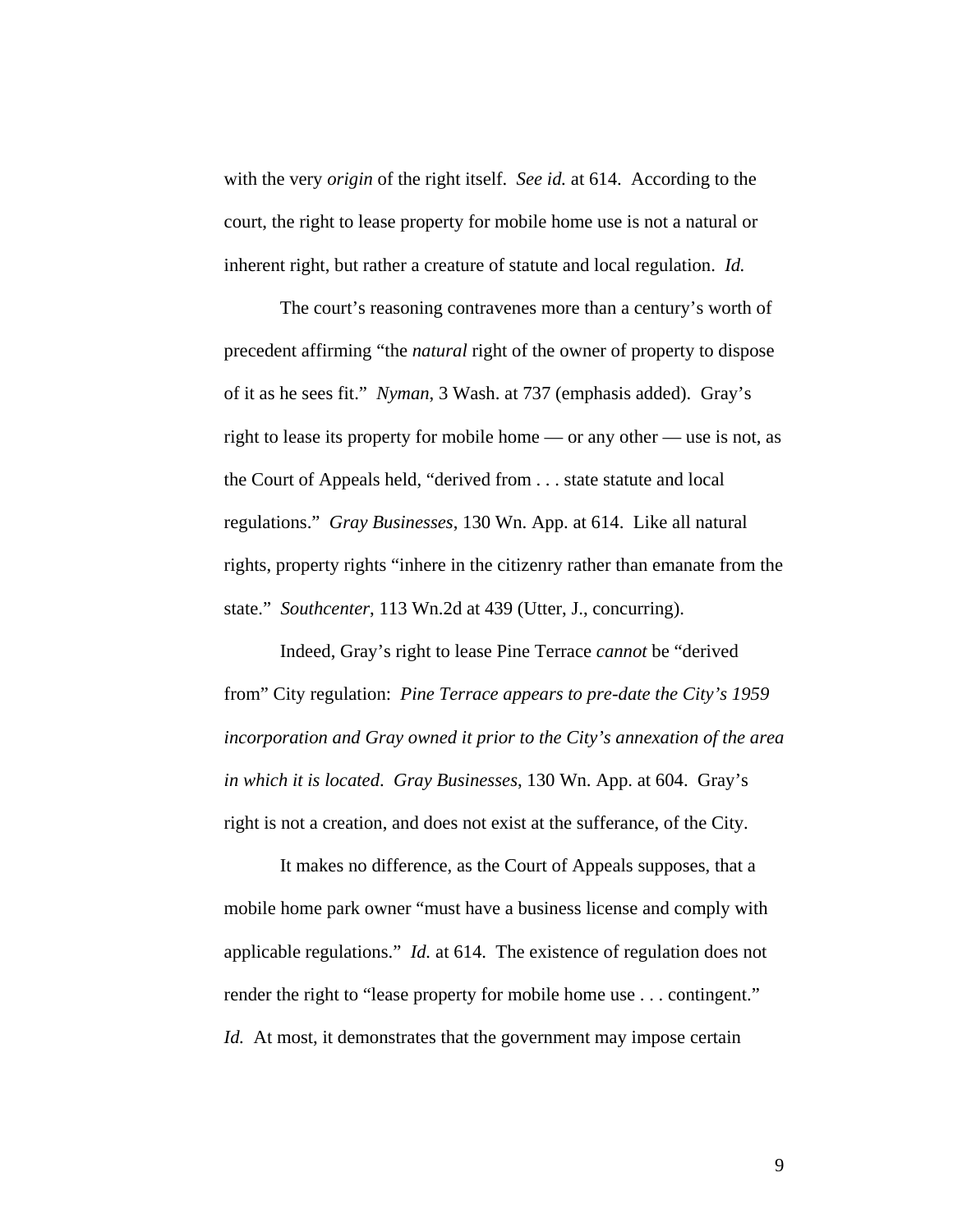regulations on mobile home park use. It does not mean, as the Court of Appeals concluded, that the right to lease property for mobile home (or any other) use is a *creation* of that power. The government may regulate the exercise of a natural right to advance health or safety, and it may derogate that right if *it pays just compensation*, but the thing regulated is a natural right nonetheless. Its derogation or destruction is therefore a compensable taking under Article I, section 16.

## **CONCLUSION**

Because the decision of the Court of Appeals conflicts with this Court's longstanding precedent concerning the natural rights origin of property ownership, and because the nature of that right is a significant question of constitutional law and an issue of substantial public interest, this Court should grant review.

RESPECTFULLY submitted this 24th day of April 2006.

 INSTITUTE FOR JUSTICE Washington Chapter

 $\mathbf{B}\mathbf{v}$  /s/ William R. Maurer, WSBA #25451 Michael Bindas, WSBA #31590 811 First Avenue, Suite 625 Seattle, Washington 98104 (206) 341-9300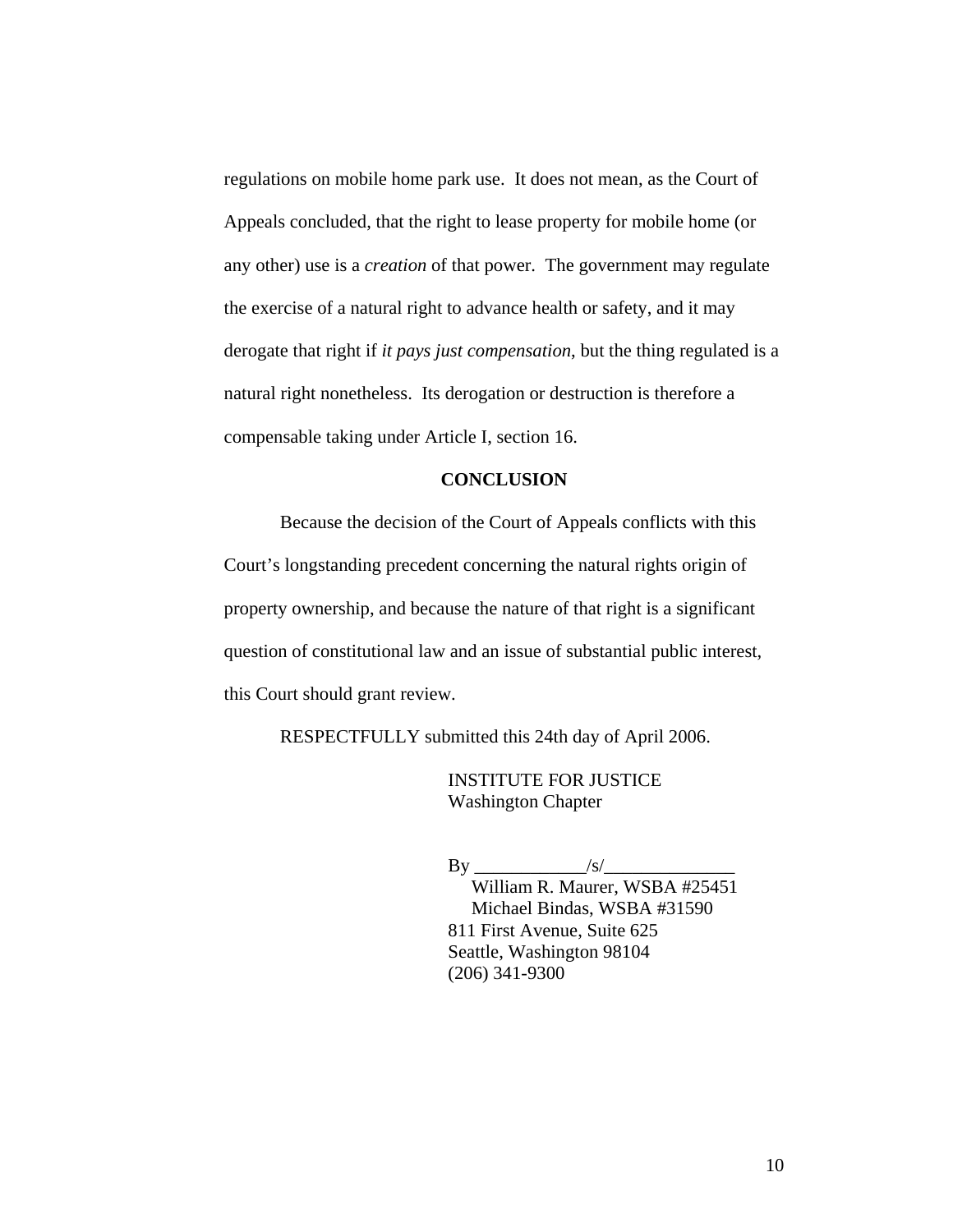#### **DECLARATION OF SERVICE**

I, Yvonne Maletic, declare:

I am not a party in this action. I reside in the State of Washington

and am employed by Institute for Justice in Seattle, Washington. On April

24, 2006, a true copy of the foregoing *Memorandum of Amicus Curiae* 

*Institute for Justice Washington Chapter in Support of Petition for* 

*Discretionary Review* was placed in envelopes addressed to the following

persons:

Patrick J. Schneider Susan Elizabeth Drummond Richard L. Settle Foster Pepper & Shefelman PLLC 1111 Third Avenue, Suite 3400 Seattle, WA 98101-3299

Michael C. Walter Jeremy W. Culumber Keating Bucklin & McCormack, Inc., P.S. 800 Fifth Avenue, Suite 4141 Seattle, WA 98104-3175

Richard S. Brown Des Moines City Attorney's Office 21630 11th Avenue S., Suite C Des Moines, WA 98198-6317

which envelopes with postage thereon fully prepaid were then sealed and

deposited in a mailbox regularly maintained by the United States Postal

Service in Seattle, Washington.